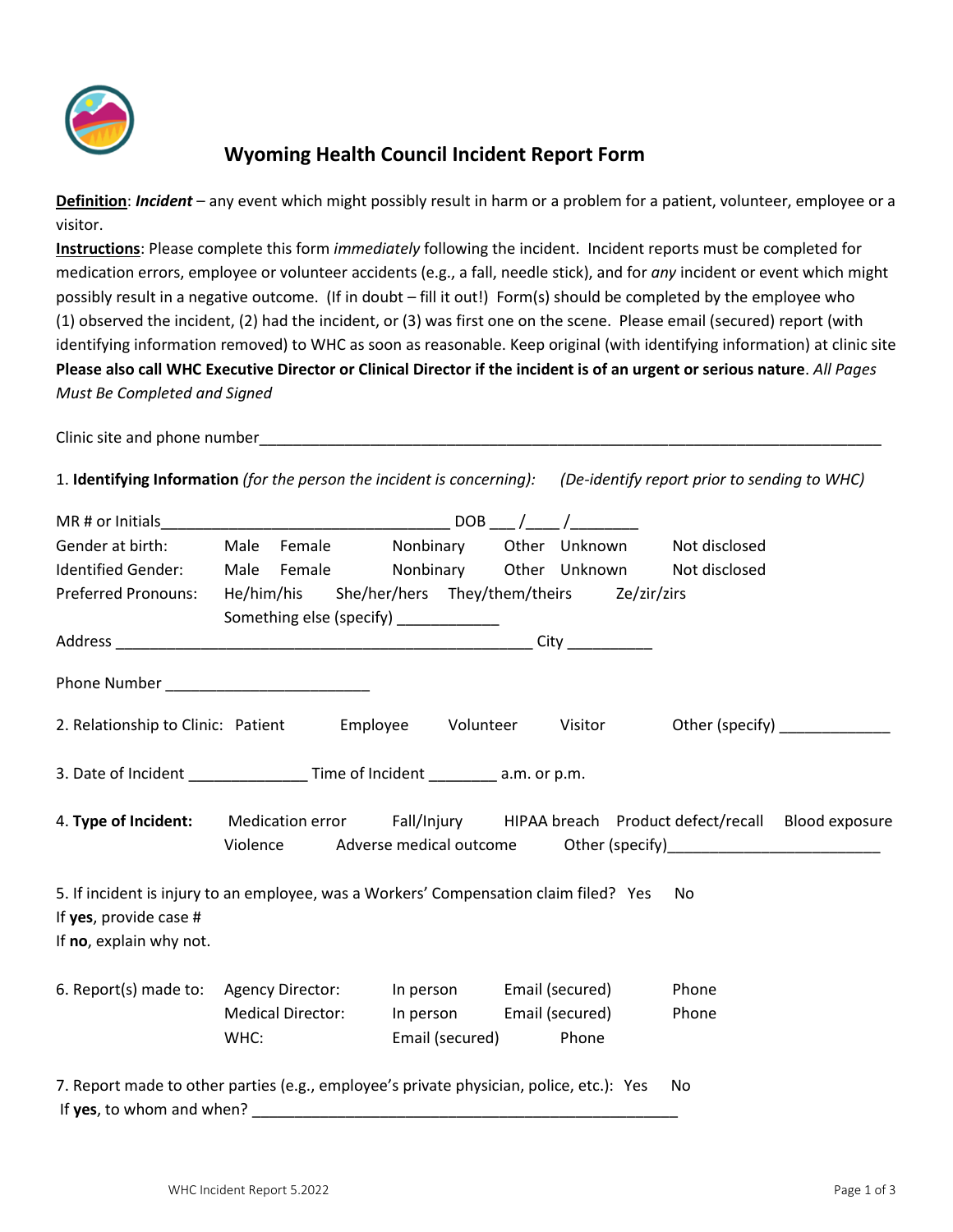8. Description of Incident: (Describe exactly what happened, who was involved, what the circumstances were, and what you observed, including pertinent information prior to the incident and any witnesses, and what you and others have done in response. (Use additional sheets as needed.)